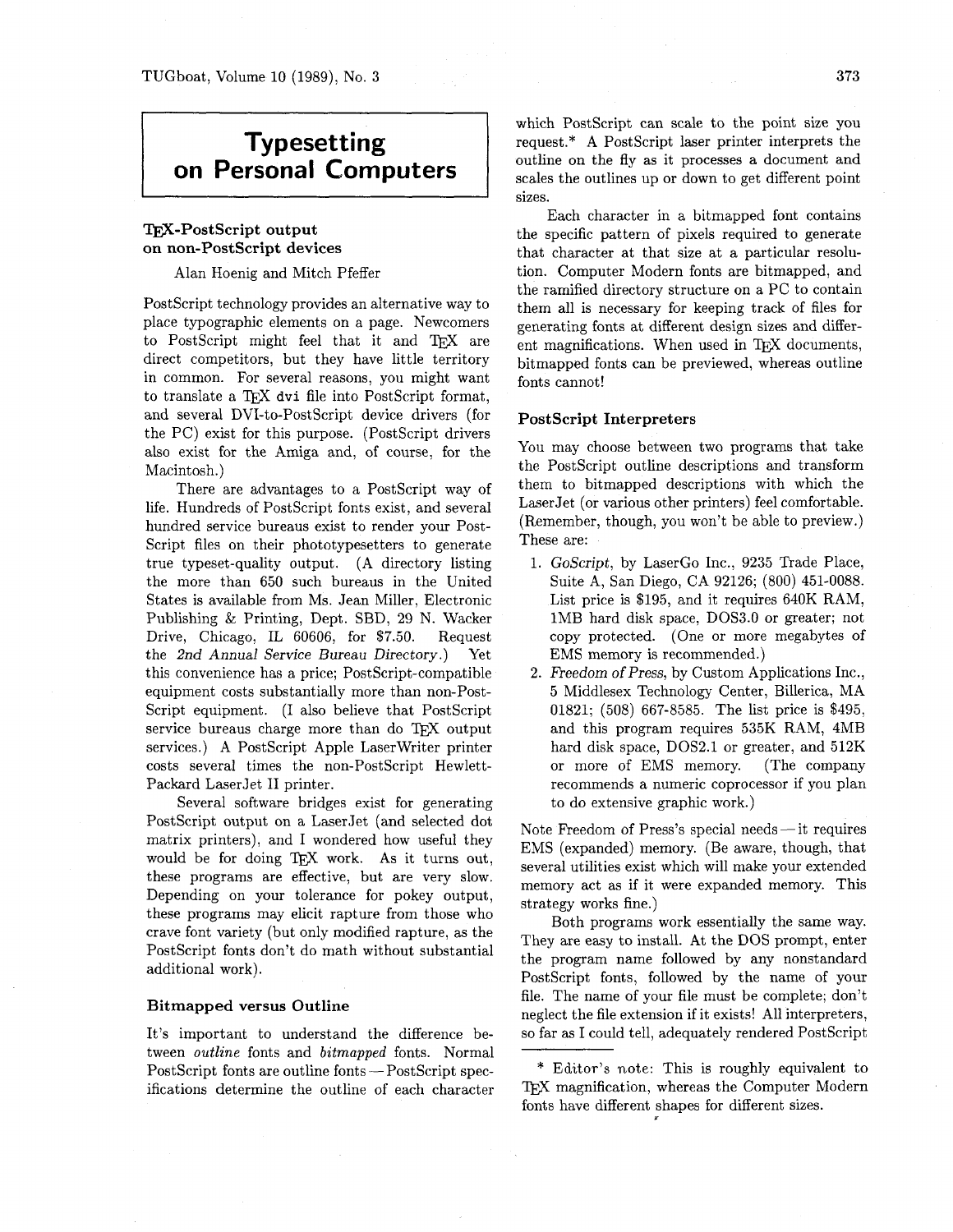

# This is Gill Sans. **This is Gill Sans Bold.**

This is Computer Modern Roman.

Fig. 1. Gill Sans at 30pt, together with **cmr10.** GoScript (top), Freedom of Press (bottom).

graphics on the LaserJet, the printer I used in these experiments. (A nonstandard font is any font not normally resident in a PostScript printer.)

Both programs are slow. I prepared a test document consisting of the abstract to Don Knuth's article "Mathematical Typography" and set entirely in 12 point Bodoni (a Postscript font). GoScript required about four minutes, while Freedom of Press took 38 minutes!

Print quality is clearly superior with Freedom. In large letters, curves were properly sinuous and bitmapped characters in the document appeared as they should. Large curves came out vaguely polygonal with GoScript, and bitmapped characters appeared much heavier and muddier than they should have been. (See Figure 1.) But GoScript is cheaper, faster, and does not require special EMS memory. If you use your laser printer strictly as a proofing device, and plan to print your files on a phototypesetter, you may find GoScript output acceptable. The customer service representatives of both companies get high marks for courtesy and helpfulness.

Of course, to use these programs with  $T_{E}X$ , you need to translate your TFX output to PostScript form. DVI-to-PostScript converters are available from several sources. Nelson Beebe has prepared a public domain version (available from several sources; Jon Radel is one such. For information on Jon's offerings, send a SASE to him at POB 2276, Reston, VA 22090, USA). Commercial versions can be furnished by ArborText and by Personal TEX. For this article, I used the Personal TFX ptips converter.

Conversion to PostScript form adds another step in the TEX life cycle. Rather than run the dvi file through the device driver, you must first convert the dvi file through the DVI-PostScript converter to create a ps file. It is this ps file that gets printed,

either directly on a PostScript printer or indirectly, if you use one of these interpreters to print the file onto a LaserJet.

But note that before you may use your DVI-to-PostScript converter, you will probably have make an entry into some auxiliary file. For ptips, this file is font. sub. PostScript fonts typically own lengthy names, such as MGillSans-Bold. Because of the DOS limitation on the length of file names, you cannot name this file with the same name. The outline file for this file might be called gilb.psf, and the auxiliary file contains the data which matches the file gilb to the font MGillSans-Bold. (Check your documentation carefully.)

# **Calling PostScript Fonts in Your TFX Document**

You set your font calls for PostScript fonts almost the way you do for Computer Modern fonts. The tfm file must be with your other tfm files, and the outline font file must be somewhere where the interpreter knows to find it. It's a good idea to keep all outline font files together in one hard-disk directory. In your source file, you might have a TFX statement like  $\forall$ font $\exists$ ilbf=gilb at 30 pt, and thereafter you switch to this font with the command \gilbf. (Don't forget also the change to the font substitution file so the DVI-to-PostScript converter can make the equivalence between the font file and the font name.)

Both interpreters boast that they can duplicate some subset or superset of the standard complement of resident fonts in a true PostScript laser printer. These lookalike fonts are inaccessible to TFX users, as they do not come with font metric information. If you want a PostScript Times Roman (one of the standard resident fonts), you will have to purchase it separately. Both converter programs know where